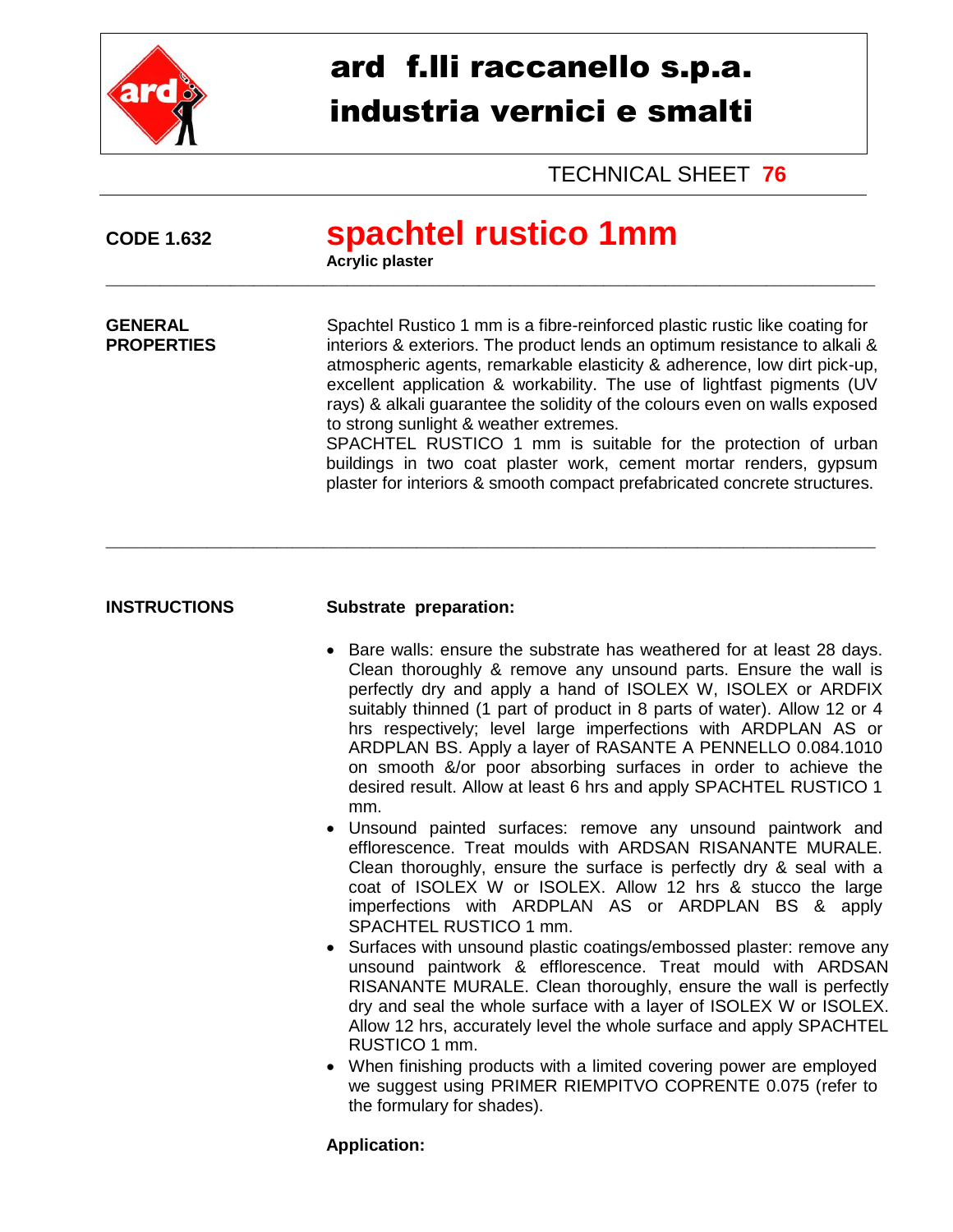- SPACHTEL RUSTICO 1 mm can be used neat. Mix well until homogeneous; apply only one coat with a steel or plastic trowel. Level the surface with a trowel before the product forms a surface film.
- Do not apply when ambient or substrate temperature is below  $+5^{\circ}$  C or above 35°C or R H is above 75%. Avoid applying when extremely cold/damp/windy & under direct sunlight.
- Exterior surfaces must be protected against rain until perfectly dry (normally after 48 hrs at 20°C).
- Wash equipment immediately after use with water.
- Use products from the same batch, if different batches are used, stir accurately to avoid differences in shades.
- When treating extensive surfaces apply "wet on wet".
- Walls with efflorescence or subject to rising damp must be restored before application in order to guarantee adherence.
- Store in cool, frost free premises.
- Use in compliance with the current Health & Safety Regulations. Dispose of spent material/containers according to the same.
- SPACHTEL RUSTICO 1 mm code 1.632 is compatible with the 16COLOURS & WIZARD tinting systems. Refer to the PSDS for further details.

#### **TECHNICAL PROPERTIES**

| NATURE OF BINDER                          |                       |               | <b>Acrylic polymers</b>            |
|-------------------------------------------|-----------------------|---------------|------------------------------------|
| <b>COLOUR</b>                             |                       |               | White & tinting system hues        |
| <b>MASS VOLUME</b>                        |                       |               | 1700 - 1780 g/l                    |
| <b>DYNAMIC VISCOSITY</b>                  |                       |               | $150.000 \pm 200.000$ cP           |
| <b>UV RESISTANCE</b>                      |                       |               | Sup. 3rd grade Grey scale          |
| ALKALI RESISTANCE                         |                       |               | No structural/chromatic variation  |
| DRYING AT 20°C                            | <b>TOUCH DRY</b>      |               | 4 hrs                              |
|                                           | <b>THROUGH DRYING</b> |               | 48 hrs                             |
| PERMEABILITY (WATER VAPOUR)               | EN ISO 7783-1 & 2     | $S_d$         | $0,349 \; m$                       |
|                                           |                       | Class         | $V2$ (average)                     |
| CAPILLARY ABSORBTION & WATER PERMEABILITY | EN1062-3              | W             | 0,094 kg/m <sup>2</sup> $\sqrt{t}$ |
|                                           |                       | Class         | $W_3$ (low)                        |
| ADHESION FOR DIRECT TRACTION              | <b>EN 1542</b>        | <b>RESULT</b> | Complies (adhesion $\geq$ 0,3 Mpa) |
| <b>DURABILITY</b>                         | EN 13687-3            | <b>RESULT</b> | Complies (adhesion $\geq$ 0,3 Mpa) |
| THERMAL CONDUCTIVITY                      | <b>EN 1745</b>        | λ10DRY [W/MK] | 1,029                              |
| <b>FLASH POINT</b>                        | EN 13501-1            |               | <b>Class C</b>                     |
| <b>HAZARDOUS SUBSTANCES</b>               |                       | <b>RESULT</b> | <b>Complies</b>                    |
|                                           |                       |               |                                    |

\_\_\_\_\_\_\_\_\_\_\_\_\_\_\_\_\_\_\_\_\_\_\_\_\_\_\_\_\_\_\_\_\_\_\_\_\_\_\_\_\_\_\_\_\_\_\_\_\_\_\_\_\_\_\_\_\_\_\_\_\_\_\_\_\_\_\_\_\_\_\_\_\_\_\_\_\_\_\_\_\_\_\_\_\_\_\_\_\_\_\_\_\_\_\_\_\_\_\_

*In compliance with the UNI EN 15824 CE Marking*

**YIELD Conce dry the coat is approx.** 1 mm thick. Coverage depends on the substrate but is approx 0,55 m<sup>2</sup>/kg.

Said yield refers to smooth substrates with medium absorption; we recommend testing on the specific substrate.